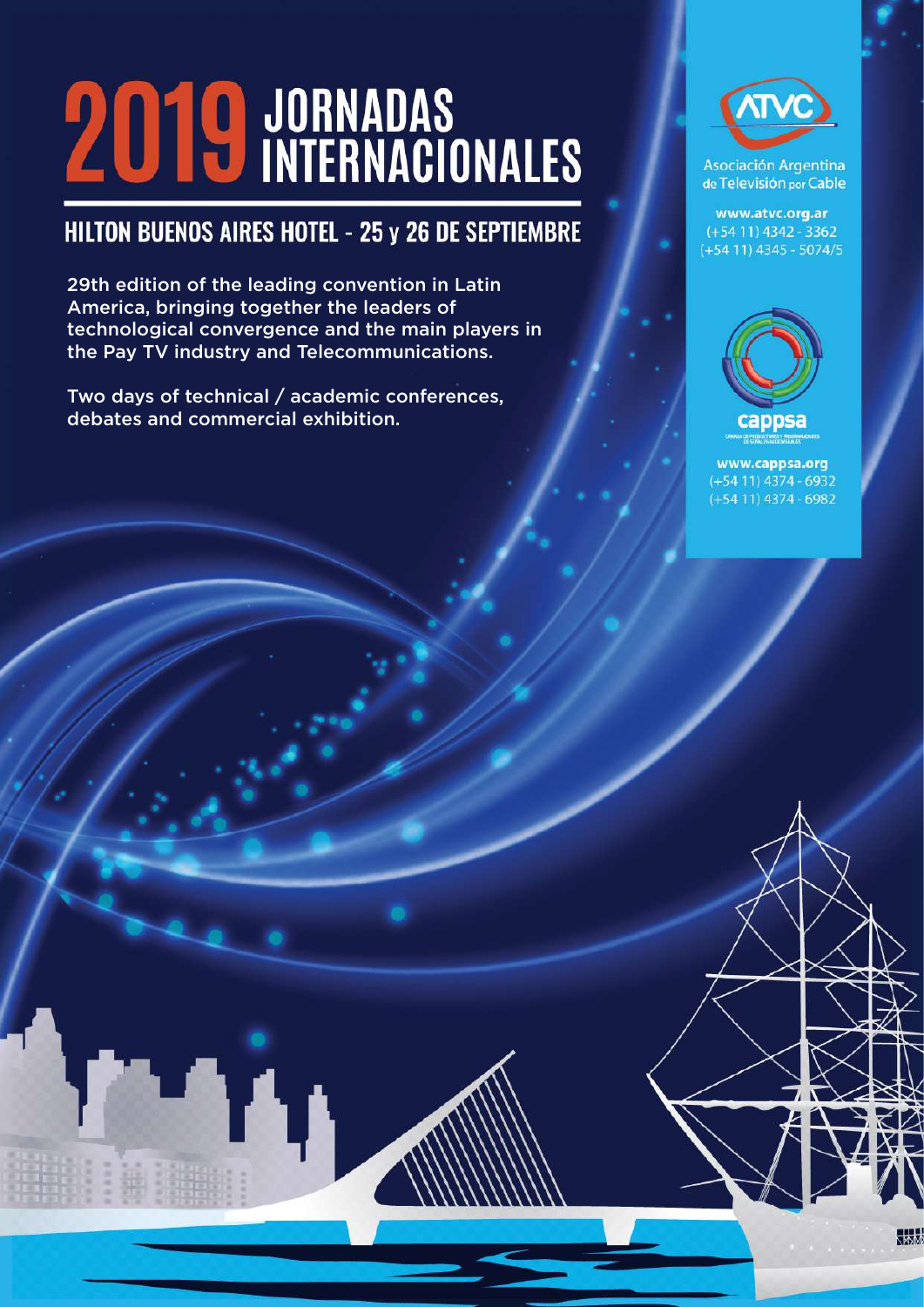#### TO ALL COMPANIES INTERESTED IN EXHIBITING IN "JORNADAS INTERNACIONALES 2019"

ATVC (Asociación Argentina de Televisión por Cable) and CAPPSA (Cámara de Productores y Programadores de Señales Audiovisuales) are pleased to invite you to exhibit in "JORNADAS INTER-NACIONALES 2019", organized by both institutions, to be held on September 25th thru 26th at the Hilton Buenos Aires hotel, Macacha Güemes 351, Puerto Madero, Buenos Aires, Argentina.

| Who may exhibit | Since this is a trade show organized exclusively for the cable tv industry,<br>the type of companies that may exhibit are the following: |
|-----------------|------------------------------------------------------------------------------------------------------------------------------------------|
|                 | Programming distributors and/or producers.                                                                                               |
|                 | Production and post-production companies.                                                                                                |
|                 | Manufacturers, distributors and suppliers of equipment for HFC telecom-<br>munications and networks.                                     |
|                 | Suppliers of various products and services for Internet, wireless Internet,                                                              |
|                 | E-commerce VOD, and other broadband services                                                                                             |
|                 | Suppliers of equipment and services for production and post-production,<br>lighting and sound                                            |
|                 | Video animation companies                                                                                                                |
|                 | Operators of the technologies of information services and communica-                                                                     |
|                 | tion associated to ATVC.                                                                                                                 |
|                 |                                                                                                                                          |
| Who may attend  | Cable TV operators from Argentina, the Americas and other countries.                                                                     |
|                 | Representatives from colleague associations of the Americas and other<br>countries.                                                      |
|                 | Directors, executives, technical staff and professionals related to the<br>Cable TV industry.                                            |

*Those companies – or their representatives- that would't have purchased a booth, will not be allowed to participate in any of the activities of the convention.*

Attached please find the Sales Folder and the Exhibition Floor Plan. We look forward to the participation of your company in "JORNADAS INTERNACIONALES 2019" as an exhibitor.

Cordially,

ORGANIZING COMMITTEE JORNADAS INTERNACIONALES 2019

Claudia González



ATVC TE.: (54 11) 4345-5074/5 ó 4342-3362 int. 2 E-mail: claudia@atvc.org.ar

Systems analysts.

Educators. Public officials

Cable TV producers of programs.

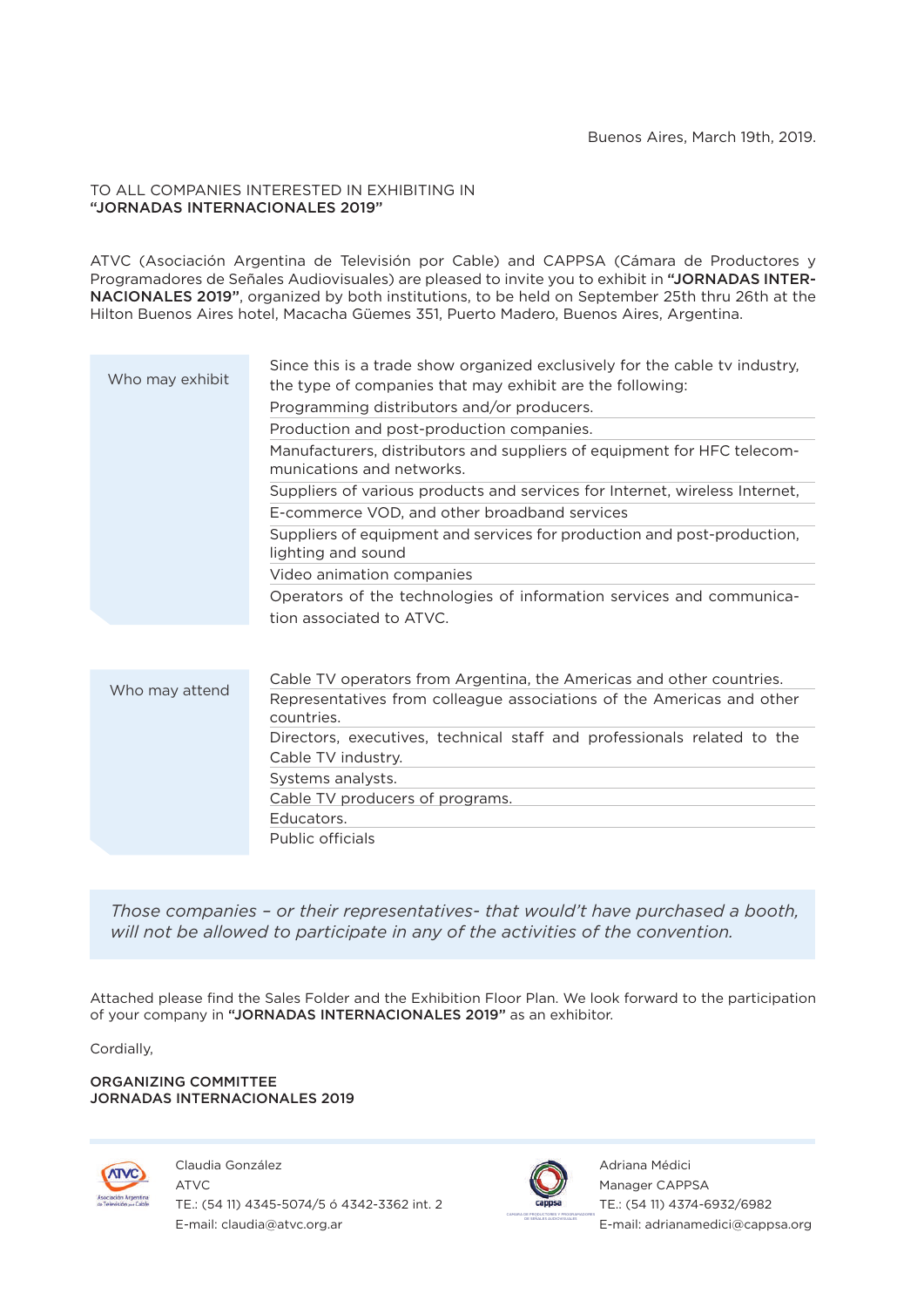# TRADE EXHIBITION FORMAT

"JORNADAS INTERNACIONALES 2019" Commercial Exhibition will be held at the Pacífico Hall , Hilton Buenos Aires hotel, Macacha Güemes 351, Puerto Madero, Buenos Aires, Argentina on September 25 and 26.

### "PACÍFICO" HALL

The exhibition floor will house the companies described under item 1) of the invitation letter ("Who may exhibit"). The booths supplied by the organizers are offered in two different sizes: 9 sq. mts. and 18 sq. mts.

The booth price includes: platform, carpet (only when specifically ordered) , beech wood dividing panels and basic furniture, lighting and electricity, signaling, Internet Wi Fi and basic cleaning and surveillance services . These booths, as supplied by the organizers, are ready to use by simply adding banners. Exhibitors may also upgrade the booths, following the specifications included in the Exhibition General Rules, to be distributed shortly.





Claudia González ATVC TE.: (54 11) 4345-5074/5 ó 4342-3362 int. 2 E-mail: claudia@atvc.org.ar

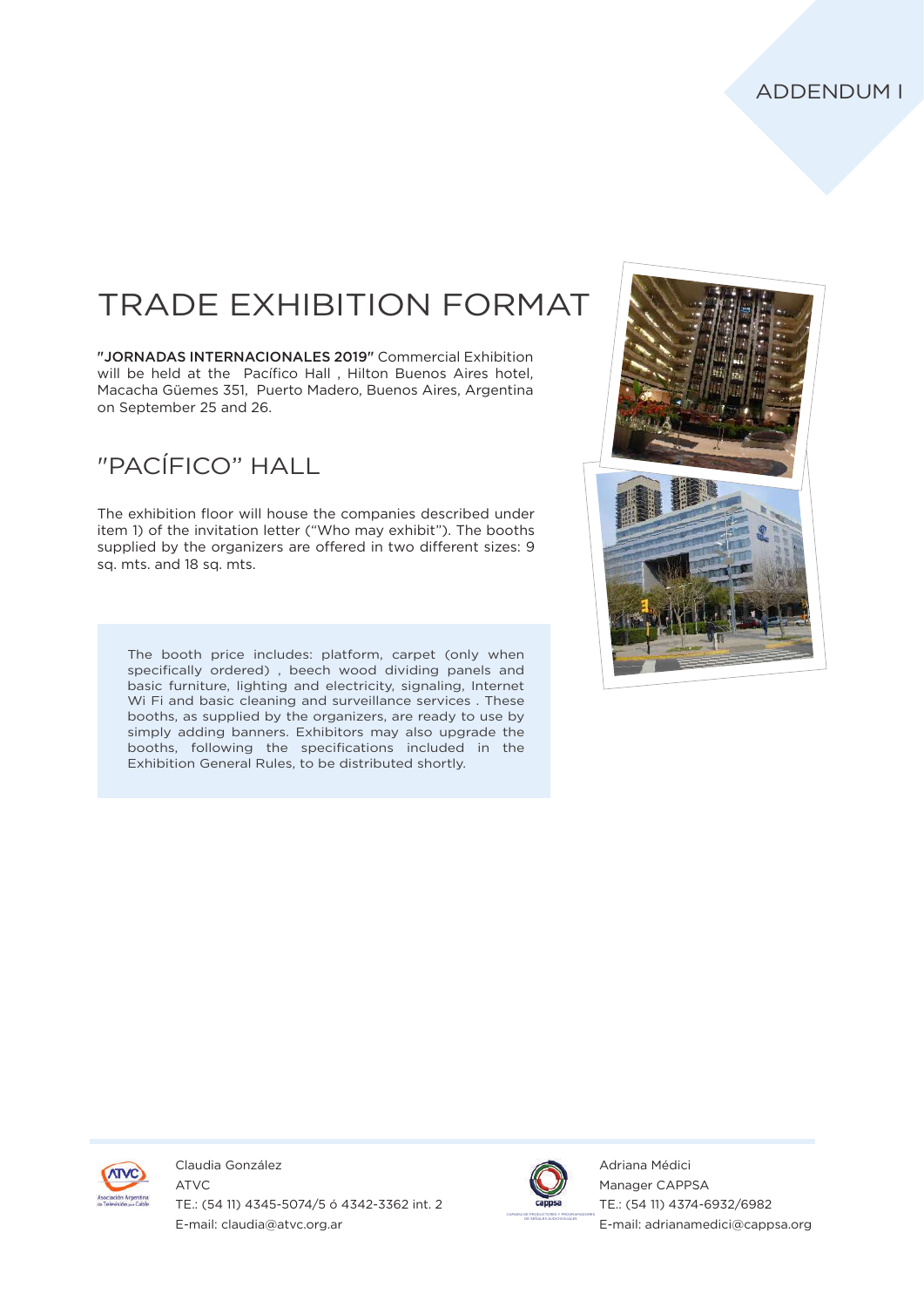## TRADE EXHIBITION SPACE AVAILABILITY AND PRICES

#### FOR THOSE COMPANIES WHO PAY FROM ABROAD IN US DOLLARS THE PRICES WILL BE AS FOLLOWS:

| • Socios CAPPSA 18 sq. mts. booth in the center of the exhibition hall |
|------------------------------------------------------------------------|
| • 18 sq. mts. booth in the center of the exhibition hall               |
| • 18 sq. mts. booth, in the periphery of the exhibition hall           |
| • 9 sq. mts. booth, in the center of the exhibition hall               |
| • 9 sq. mts. booth, in the periphery of the exhibition hall            |

#### IMPORTANT: a Discount/Bonus of 10% will be applied to all early payments. ALL EXHIBITORS THAT TOTALLY CANCEL THEIR INVOICES BEFORE 04/30/2019 WILL HAVE A BONUS OF 10% ON BOOTH PRICES.

The booth allocation cost includes Civil Liability Insurance (Seguro de Responsabilidad Civil) comprehensive for damages caused by fire, lightning, explosion, electric shocks and gas leaks. Billboards and signs and / or related objects. Elevators and forklifts. Supply of food. Street vendors and / or travelers. Loading and unloading of goods outside the premises of the insured, and contractors and / or subcontractors within the premises of the insured exclusively.



Claudia González ATVC TE.: (54 11) 4345-5074/5 ó 4342-3362 int. 2 E-mail: claudia@atvc.org.ar

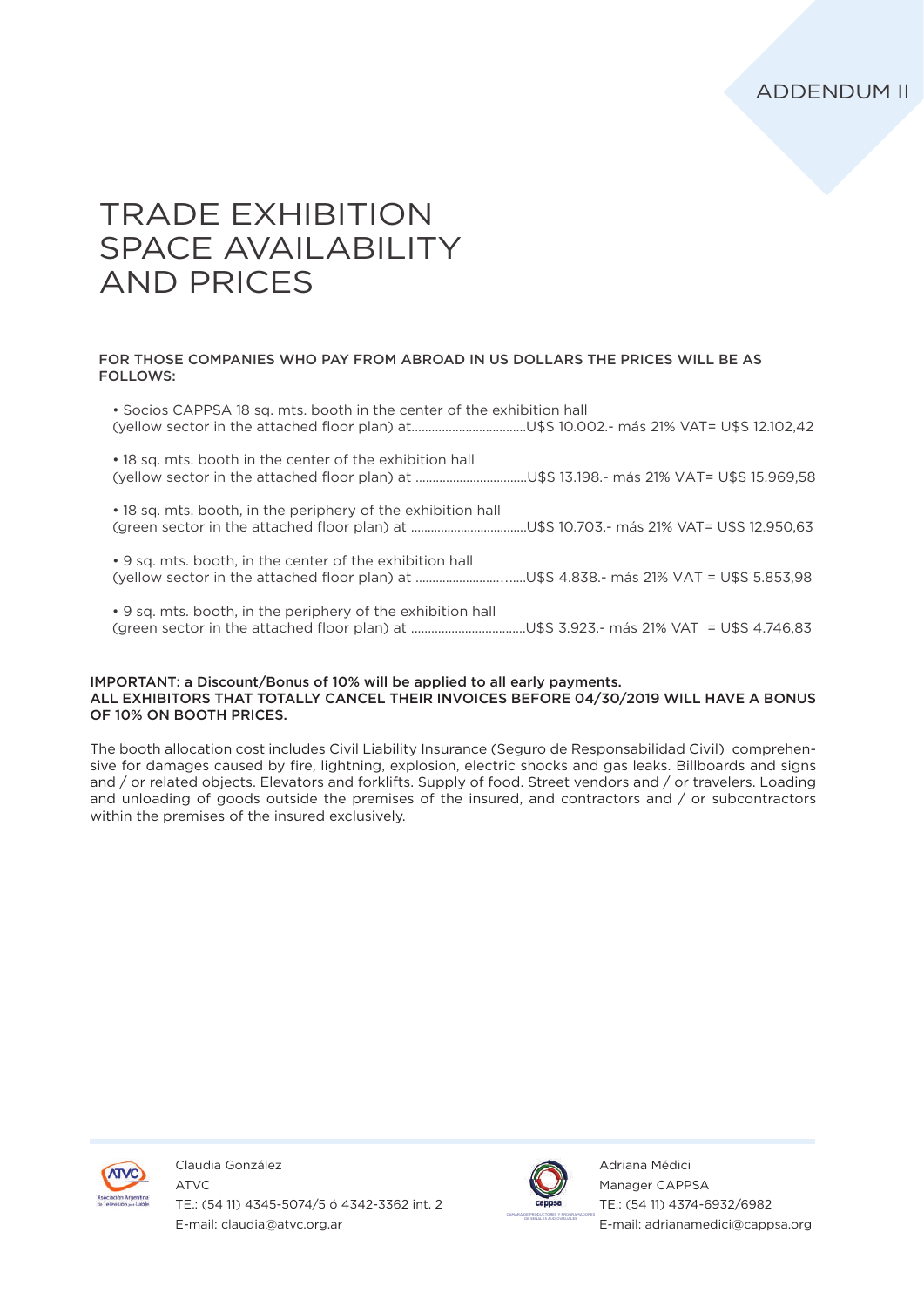## SPACE SALES PROCEDURE



CAMARA DE PRODUCTORES Y PROGRAMADORES DE SEÑALES AUDIOVISUALES

CAPPSA will be in charge of selling booths to CAPPSA-member and non-member programming companies. Space availability and costs are detailed in Addendum II. Forms of all types, advanced and all other payments must be submitted to JORNADAS INTER-NACIONALES 2019 Administrative Offices, located at ATVC Offices, Av. De Mayo 749, 5° floor , Office 31, C1084AAC, Buenos Aires, Argentina.

Contact: Adriana Médici, Manager CAPPSA. E-mail: adrianamedici@cappsa.org

Tel/fax: (54-11) 4374-6982/6932 Website: www.cappsa.org



ATVC will be in charge of selling booths to production and post-production companies; manufacturers, distributors and suppliers of equipment for HFC telecommunications and networks; suppliers of various services, e.g. Internet, wireless Internet, E-commerce VOD, and other broadband services; suppliers of equipment and services for production and post-production, lighting and sound and operators of the technologies of information services and communication associated to ATVC.

Space availability and costs are detailed in Addendum II. Forms of all types, down payments and all other payments should be submitted to JORNADAS INTERNACIONALES 2019 Administrative Office, located at ATVC Offices.

Contact: Claudia González, ATVC claudia@atvc.org.ar

Tel. 54-11-4342-3362 Fax 54-11-4343-1716 Website: atvc.org.ar



ATVC TE.: (54 11) 4345-5074/5 ó 4342-3362 int. 2 E-mail: claudia@atvc.org.ar

Claudia González

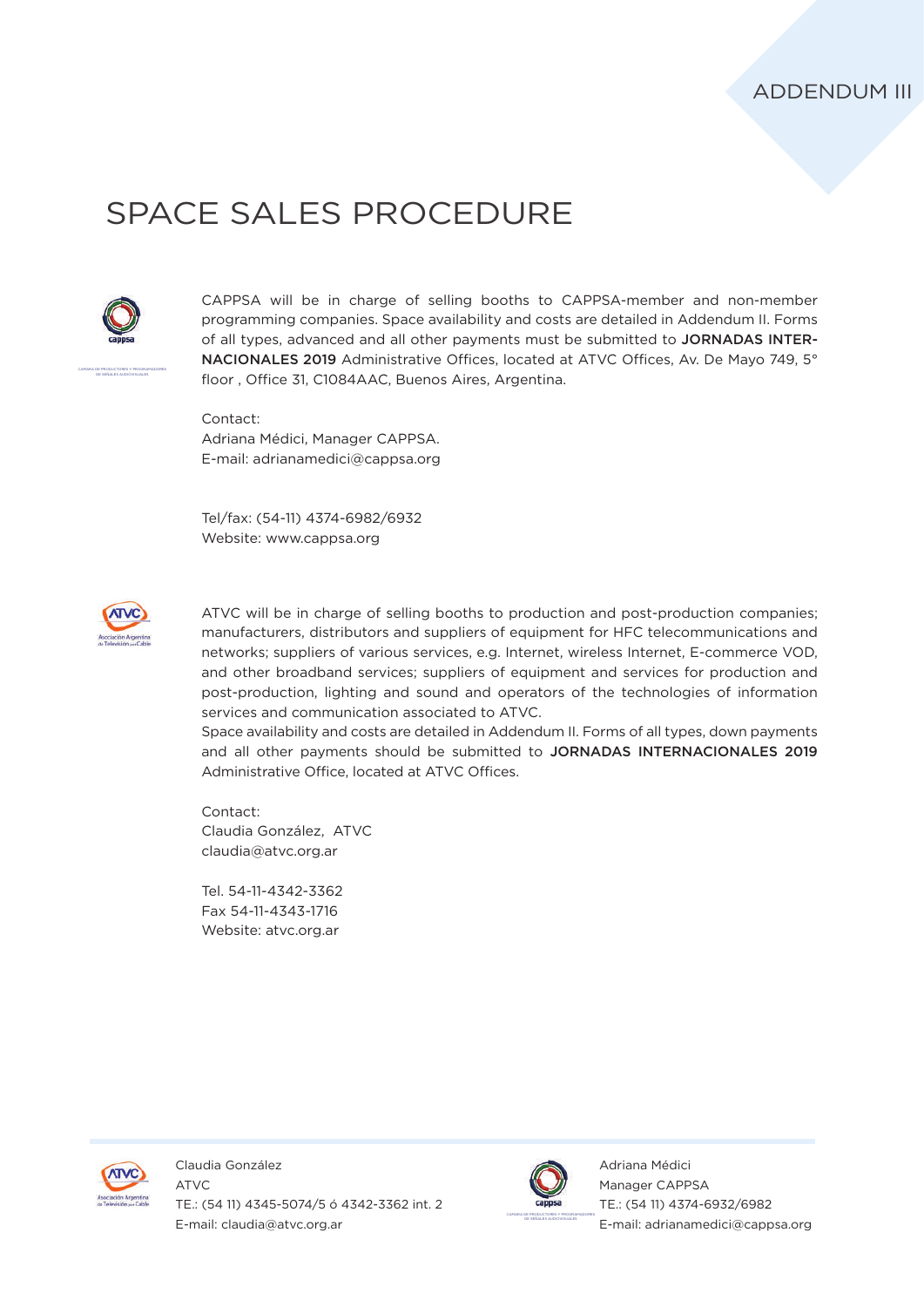## SPACE ALLOCATION SYSTEM IN THE "PACIFICO" HALL

The Booth Allocation Act will take place on Tuesday April 16th at 2pm, at the Club Alemán, Corrientes 327, 21st floor, Buenos Aires. Companies which have fully paid their booths up to Monday April 15th at 5 pm will be able to participate. Together with their payment, the companies must present the Booth Purchase Form (see Addendum VII of this sales folder)

Please be aware that the total value of the booth (no advanced payment is required) must be cancelled before the Booth Allocation Act, otherwise companies will not be allowed to participate in it. Starting Wednesday April 17th, companies may choose their spaces upon presenting at ATVC offices the Booth Purchase Form and paying the full value of the chosen booth. If payment was made by bank transfer, a copy of the bank receipt must be presented or faxed to 54-11-4343-1716 together with the Booth Purchase Form.

The day of the Booth Allocation Act the booth locations will be granted in the presence of a Public Notary by means of a draw machine, in the following order: central 18 sq. mts; peripheral 18 sq.mts; central 9 sq.mts and peripheral 9sq.mts.

The participating companies will be grouped by categories according to the above mentioned booth sizes. When arriving to the Booth Allocation Act, the company representative will receive a color ticket with a number.Each booth category will have a different color ticket.

Once the Booth Allocation Act starts and always following the order of size and location of the purchased booths, the Public Notary will proceed to draw out numbers, category by category, until all companies included in each category have chosen their locations in the exhibition floor.



Claudia González ATVC TE.: (54 11) 4345-5074/5 ó 4342-3362 int. 2 E-mail: claudia@atvc.org.ar

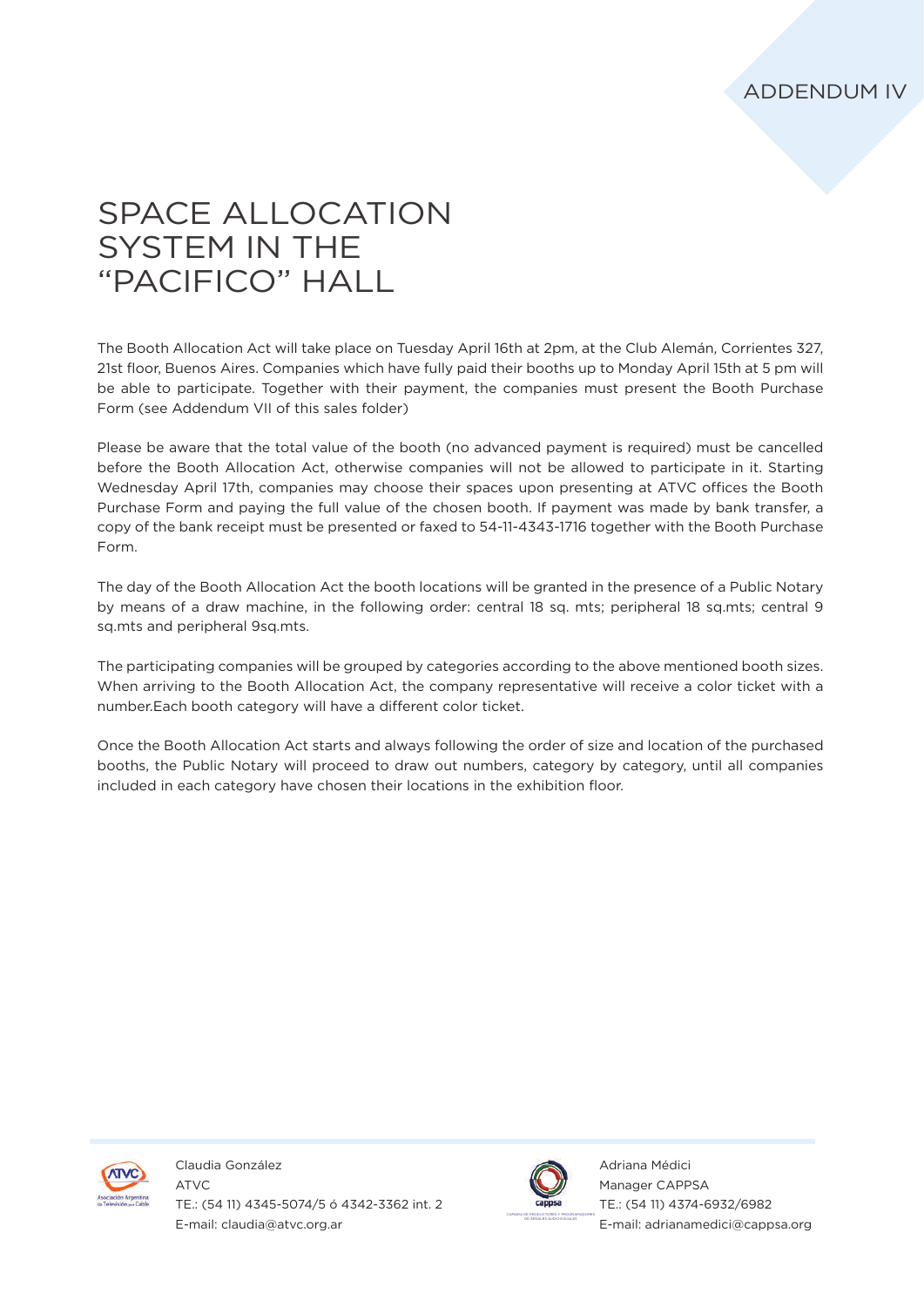## TRANSFERS FROM ABROAD

Transfers must be done via Swift using message Mt 103 Field 50: Ordering customer, Full name, adress and Identification number Field 56: Intermediary Bank: ABA 026002561 - SCBLUS33 -Standard Chartered Bank, New York, USA Field 57: Account with Institution: 3544034620001 – BSCHARBA - Banco Santander Rio S.A., Buenos Aires, Argentina Field 59: Beneficiary: ACC No: Cuenta Corriente. 769-155/3 - ATVC : Asoc. Arg. de Tv por Cable Cuit: 30-67963894-3 Field 70: Remittance Information: S22 Servicios Empresariales

"JORNADAS INTERNACIONALES 2019" Administrative Office will be located at ATVC offices, Av. De Mayo 749, 5th Floor, Office 31, C1084AAC, Buenos Aires, Argentina.

Please note that ATVC VAT status is Responsible Inscripto (VAT payer); the amount corresponding to such tax should be paid when billed.



Claudia González ATVC TE.: (54 11) 4345-5074/5 ó 4342-3362 int. 2 E-mail: claudia@atvc.org.ar

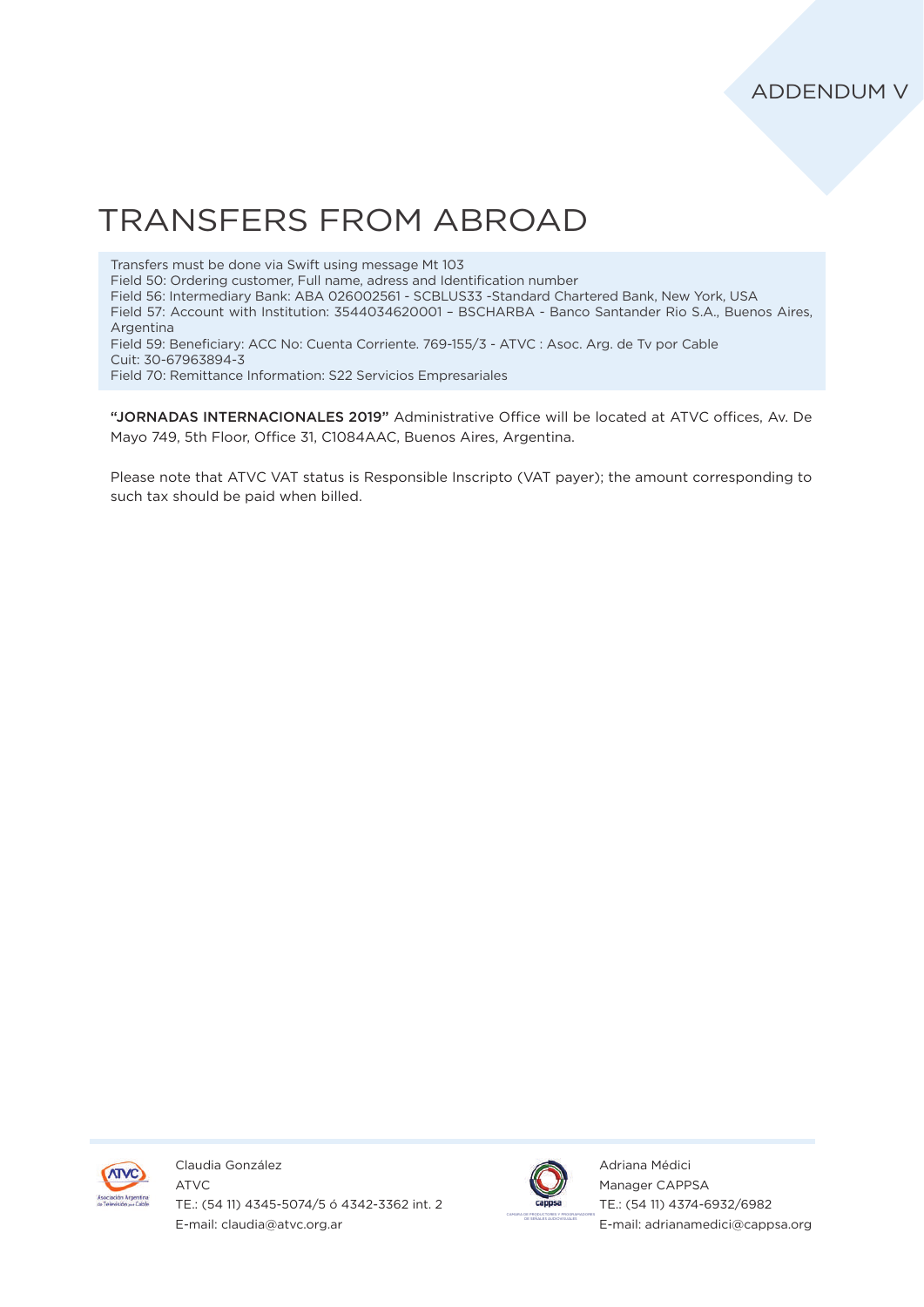## GUARANTEE DEPOSIT

All companies must pay the sum of U\$S 350 cash (three hundred and fifty dollars) before the convention opening, to guarantee any loss or damage caused to the exhibition facilities.

Such sum will be returned at the end of the show, also in cash.

Said guarantee is independent from any other that the Hilton Buenos Aires Hotel may request as a guarantee for the use of other hotel facilities and services.

## TERMS FOR ACCESS TO THE EXHIBITION FLOOR

As set forth in the Exhibition Rules, to be distributed shortly, in order to access the Exhibition Floor exhibitors must:

Have paid the booth in full

Have paid in full any additional services requested. A specific recommendation will be sent to all exhibitors regarding other essential requirements to be met in order to access the exhibition area, which will be included in both the Rules& Regulations manual and the Exhibitor's Manual.

Have payed the guarantee

Have appointed the person in charge of the booth by fax or e-mail addressed to the Organizers of "JORNADAS INTERNACIONALES 2019"

Exhibit written evidence of work risk insurance (ART) or life insurance as mandatory condition for all exhibitor's personnel, contractors and/or subcontractors entering the exhibition floor.



Claudia González ATVC TE.: (54 11) 4345-5074/5 ó 4342-3362 int. 2 E-mail: claudia@atvc.org.ar